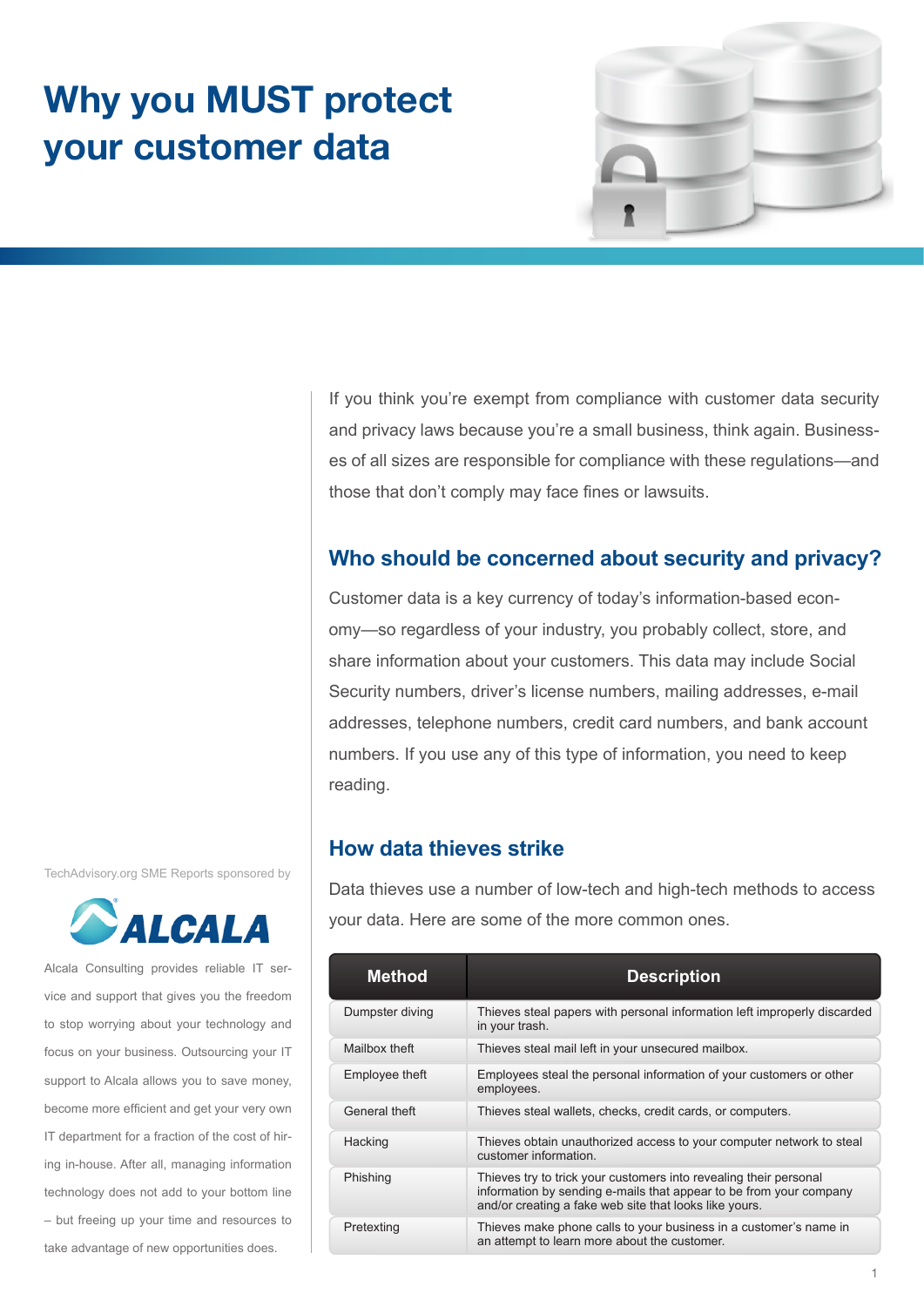Once data thieves have the information they want, they use it to open fraudulent credit card accounts in your customers' names and make purchases without their knowledge, open fraudulent bank accounts in your customers' names and write checks on that account, or even get loans in your customers' names.

### **Security breaches could damage your business**

The Federal Trade Commission (FTC) recently sued 12 companies it accused of having inadequate data security practices. Even if you don't face legal action, your good reputation could be significantly compromised by data security breaches. Security breaches can erode consumer trust and, ultimately, hurt your bottom line.

#### **You can be a target, too**

Identity thieves want your business information. In fact, they may target small and medium businesses because their data security programs may not be as strong as those of larger companies. They'll take your bank account and credit card numbers, Federal Employer Identification Number, and other federal and state governmental identification numbers. They'll use this information to open credit card accounts in your business name and make purchases without your knowledge, open bank accounts in your business name and write checks on that account, or get a loan in the name of your business. In some cases, they can actually sell your business or property without your knowledge.

# **Small businesses are MORE at risk than large businesses**

Popular wisdom may hold that large businesses are most at risk for identity theft and fraud—but that's not the case. As we've already shown, data thieves are flexible: They operate using both high-tech and low-tech methods. As a result, security applies to every business that collects and stores customer information. Small businesses are a particularly attractive target because they often don't have the strong data security protections that large businesses have.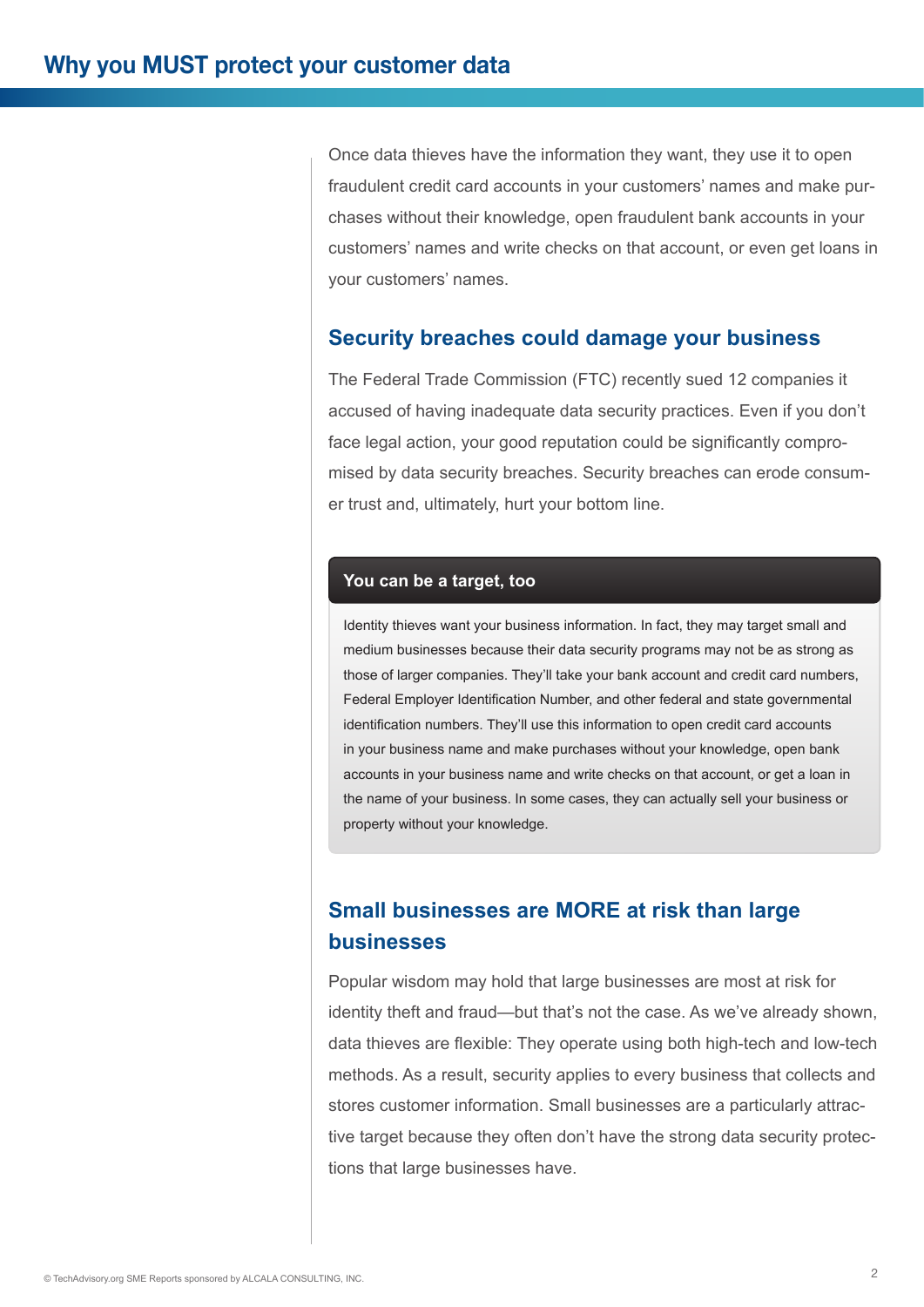## **Compliance isn't a choice**

Regardless of whether you think you're at risk for data theft, you're legally required to take proactive steps to prevent it—no matter how small your company is.

For example, all small businesses must comply with the Fair Credit Reporting Act (FCRA) when seeking to obtain consumer reports, such as credit reports and employment reports, about potential customers and employees.

Other requirements vary by business type. Small financial businesses, for example, must comply with the federal Gramm-Leach-Bliley (GLB) Privacy Rules and Safeguard Rules—and companies that need to comply include those that might not necessarily think of themselves as financial, such as automobile dealers, tax planners, and some travel agents. Small health care businesses must follow the privacy requirements of the federal Health Insurance Portability and Accountability Act (HIPAA) Privacy Rule and its data security requirements.

As a small business owner or manager, it's your responsibility to stay current on privacy and security laws affecting your customers—so establish good security and privacy practices now.

#### **International policies could affect you**

More than 50 countries have personal data protection laws that regulate the handling of customer information—and even companies with no physical presence abroad have to comply if they engage in international business-to-consumer e-commerce.

### **Firewalls are not enough**

You might think that the right combination of hardware and software will prevent data security and privacy exposures—but technology is just one piece of the security and privacy equation.

Consider this scenario from the Better Business Bureau: You've equipped your computer with the latest network security software.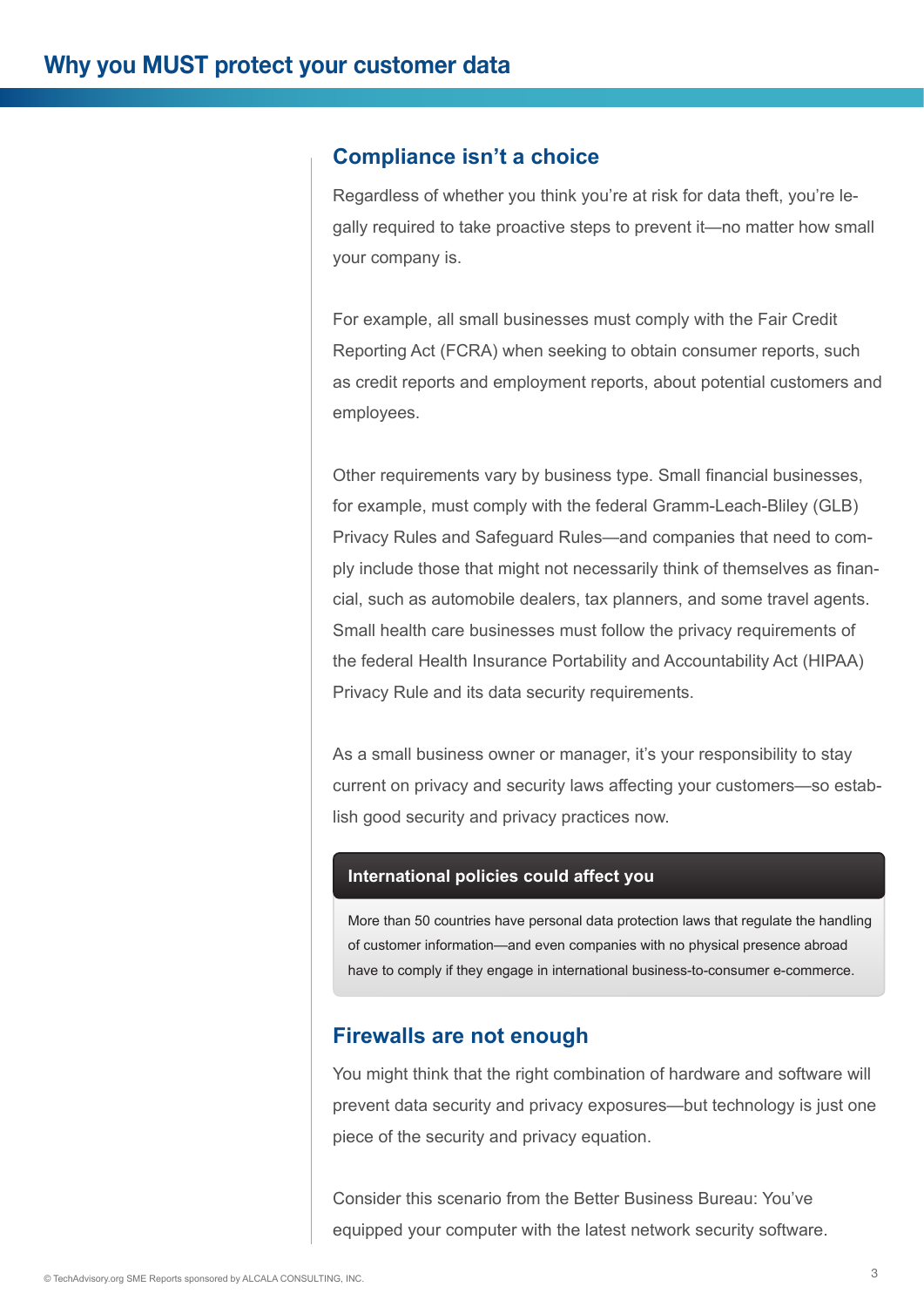But one day a customer calls your business to ask what credit card you have on file for his account. He gives his name and address to an employee who then looks up the information on your computer. Your employee reads the credit card number to the caller. But the caller isn't really a customer; he's a criminal who found the name and address of one of your customers in the trash.

Indeed, in small and medium businesses, the greatest data security risk might not be technology, but the uneducated end user. Symantec's SMB Information Protection Survey, which was published in June 2010, reported that 42 percent of small and medium companies have lost proprietary or confidential information—and of the companies that lost data, 23 percent blamed insiders inadvertently losing data, while an additional 14 percent blamed broken business process.

The point: It's not just about good technology. Effective security and privacy policies and proper employee training are also essential.

# **Creating a security and privacy policy**

A security and privacy policy tells your customers how you will treat their personal information. In essence, it explains how you will collect it, how you will use it, and how you will keep it secure.

Once you have a written policy that accurately describes your intended treatment of customer data, you'll want to communicate it to your customers. For example, you could distribute it on paper by posting it on a sign in your office, giving customers a written copy when they complete a transaction with you, or mailing it as part of a promotional piece. Alternately, you could distribute it online by posting it on your web site, and if your customers have agreed to receive e-mail notices from you, send it to them via email.

Communicating your privacy policy to your customers will increase the trust they have in your business—because when they know that you plan to use their information carefully, they will be more likely to share it with you.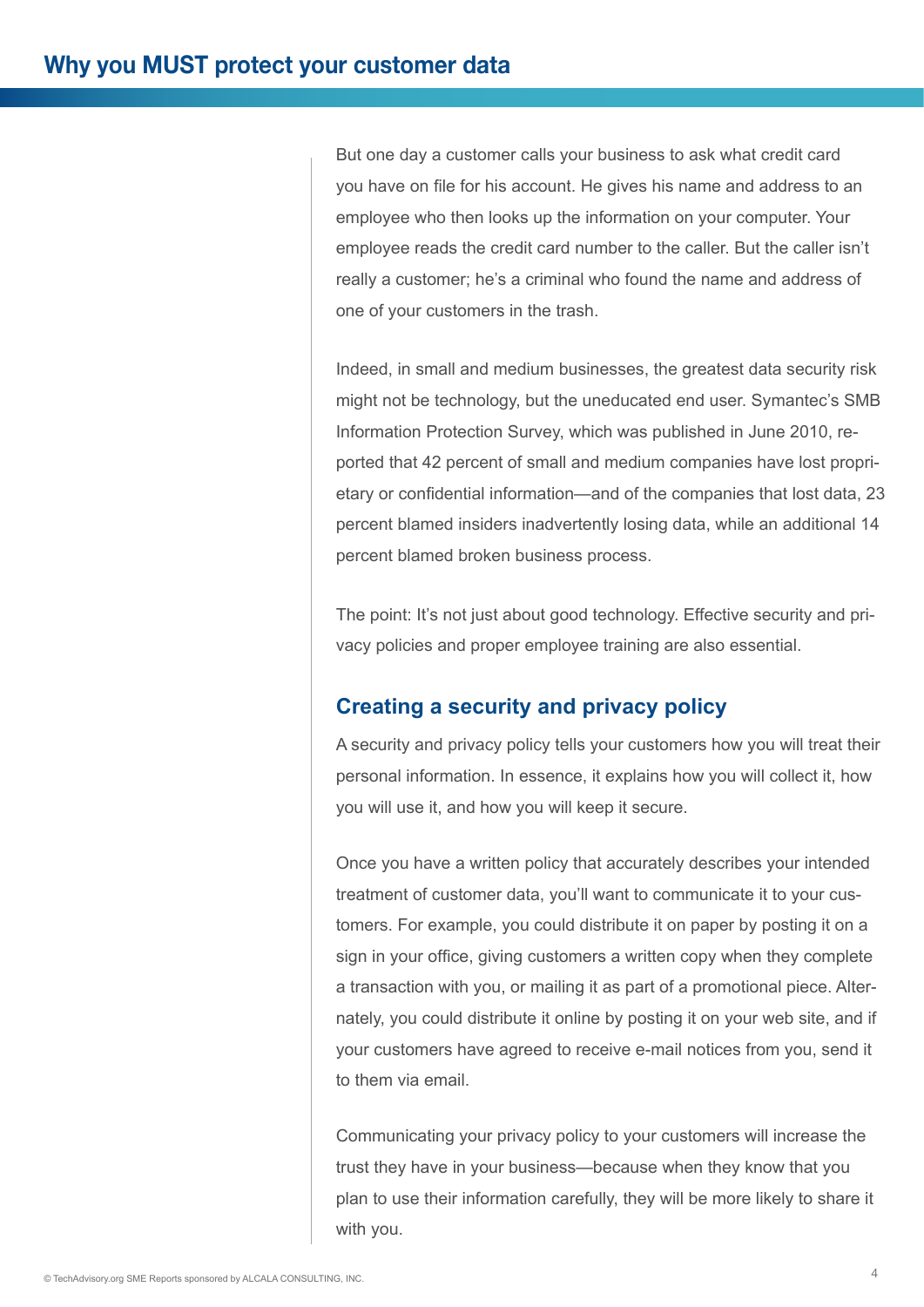#### **Resources to help you write a privacy policy**

Need help writing an online privacy policy? Consider these two sources of assistance: the Better Business Bureau's Privacy Planner, available at www.privacyplanner.com, and the Direct Marketing Association privacy policy generator, available at www.the-dma.org/privacy/privacypolicygenerator.shtml.

## **Employee education is paramount**

Employees who handle customer information should play a significant role in protecting that information: In its 2009 data breach report, Verizon Business found that insider errors were a factor in two-thirds of all breaches it investigated on behalf of clients.

Think about all the different ways your business collects, stores, and uses customer information. Now list who handles or has access to the information. Anyone who appears on your list should play a significant role in protecting sensitive information.

Conducting background checks can help you assess the character of prospective employees (or current employees, if you didn't do a background check before hiring them).

Next, employees should have access only to the information necessary to do their jobs. When you control employees' access to information, you significantly reduce the risk of data exposure.

Finally, employees with access to information also need to be properly trained to follow your security and privacy policies and practices.

### **Act quickly when a breach occurs**

If a data security or privacy breach occurs, you'll want to alert appropriate law enforcement officials immediately so they can investigate the incident. This could include local police, state authorities, or even the FBI.